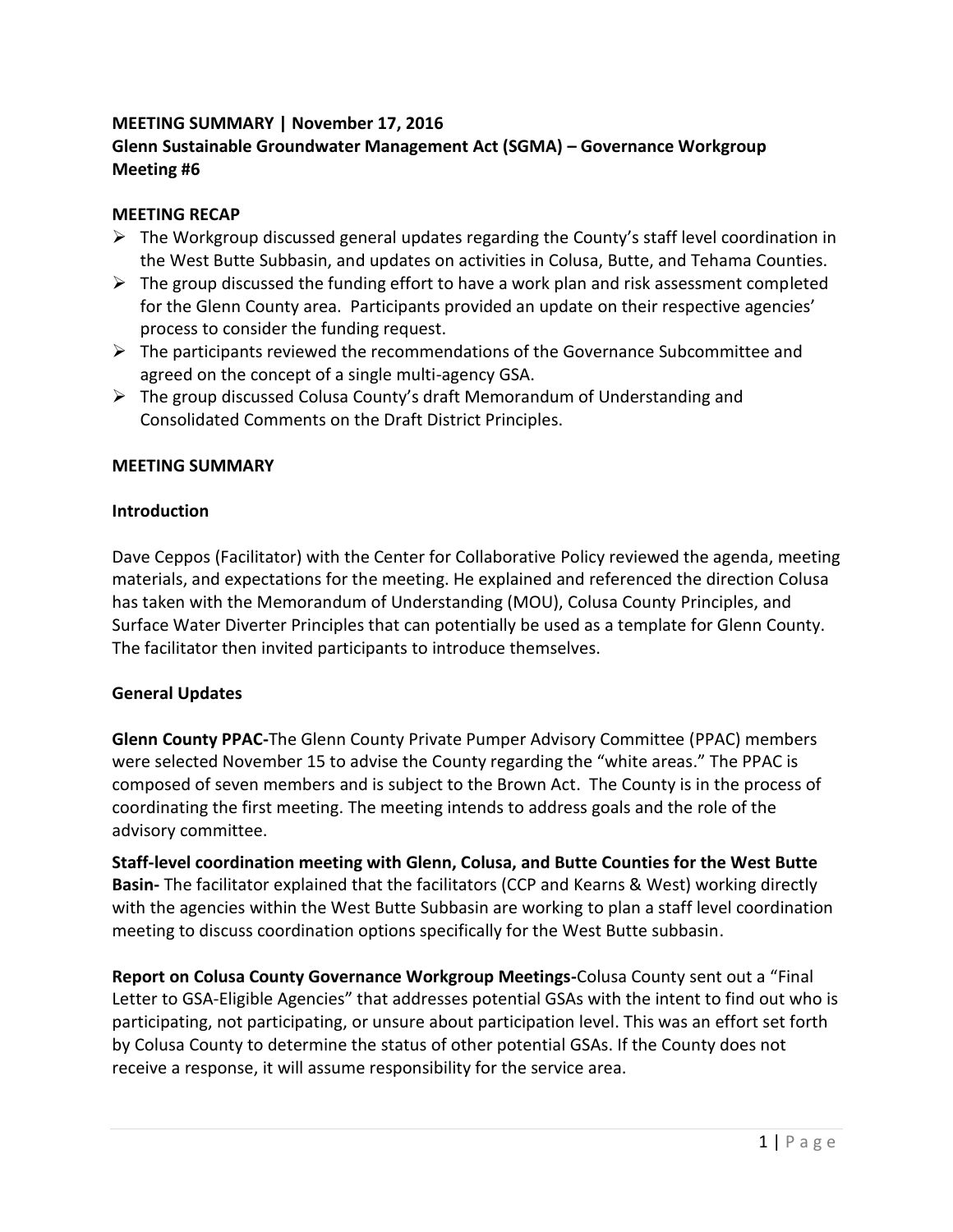A draft MOU has been developed for Colusa County. The next step is to revise the MOU based on feedback and to include a funding mechanism component to the MOU. The Colusa group also plans to move forward to complete an initial water balance to help answer technical questions.

Question: Has there been any talk of moving the MOU to a JPA in Colusa County? Response: Yes.

The facilitator mentioned that the Colusa trajectory regarding the MOU is a shared trajectory with Glenn County. The goal is for Glenn County to develop a similar MOU that is representative and reflective of the wishes and principles of Glenn County stakeholders and that integrates with Colusa County's MOU agreement.

Question: Will the water balance be completed by Grant Davids? Response: It has not yet been determined who will complete the water balance project.

Question: Can you provide clarification regarding the multi-agency GSA? Will this cover the entire County or just the Colusa Subbasin? Response: The Supervisors have indicated they would like it to be a multi-agency GSA for the entire County, but we are still in the process of discussing that. The Draft MOU is Colusa subbasin specific.

**Update on Butte SGMA implementation-**Butte County has formed a Groundwater Pumper Advisory Committee (GPAC) composed of nine members which will be subject to the Brown Act. Butte County has had five GSA eligible meetings focused on eliminating overlap in the Butte County areas and to have GSAs established prior to 6/30/2017. It is estimated there are about 30 GSAs in Butte County. A draft partnership MOU has been developed for the Vina Subbasin to eliminate overlap and commit to working together. The agencies within the Vina Subbasin are taking the draft MOU to their Boards for review. Similar processes are occurring in other areas of Butte County. Grant Davids completed a risk analysis for the Butte County area. Butte County also received funding to put together a technical collaborators group to evaluate available models in the region.

**Update on Tehama SGMA implementation-**Tehama County formed a Groundwater Commission, which held its first meeting recently. It is Tehama County's intent to have one GSP for all the basins within the County's boundaries; DWR will provide a determination as to the feasibility of this idea in the near future. Tehama is also concerned about financing and fee assessments.

Question: Is Tehama County a single GSA? Response: Yes. The Tehama County Flood Control and Water Conservation District has been designated the exclusive GSA for Tehama County basins/subbasins.

**Funding for Davids Engineering Sustainability Risk Assessment and Work Plan-**Glenn County contacted Davids Engineering and requested a proposal for the Risk Assessment and Work Plan projects that have been discussed at previous workgroup meetings. A request was sent by Glenn County to potential GSAs within the County to consider financially supporting these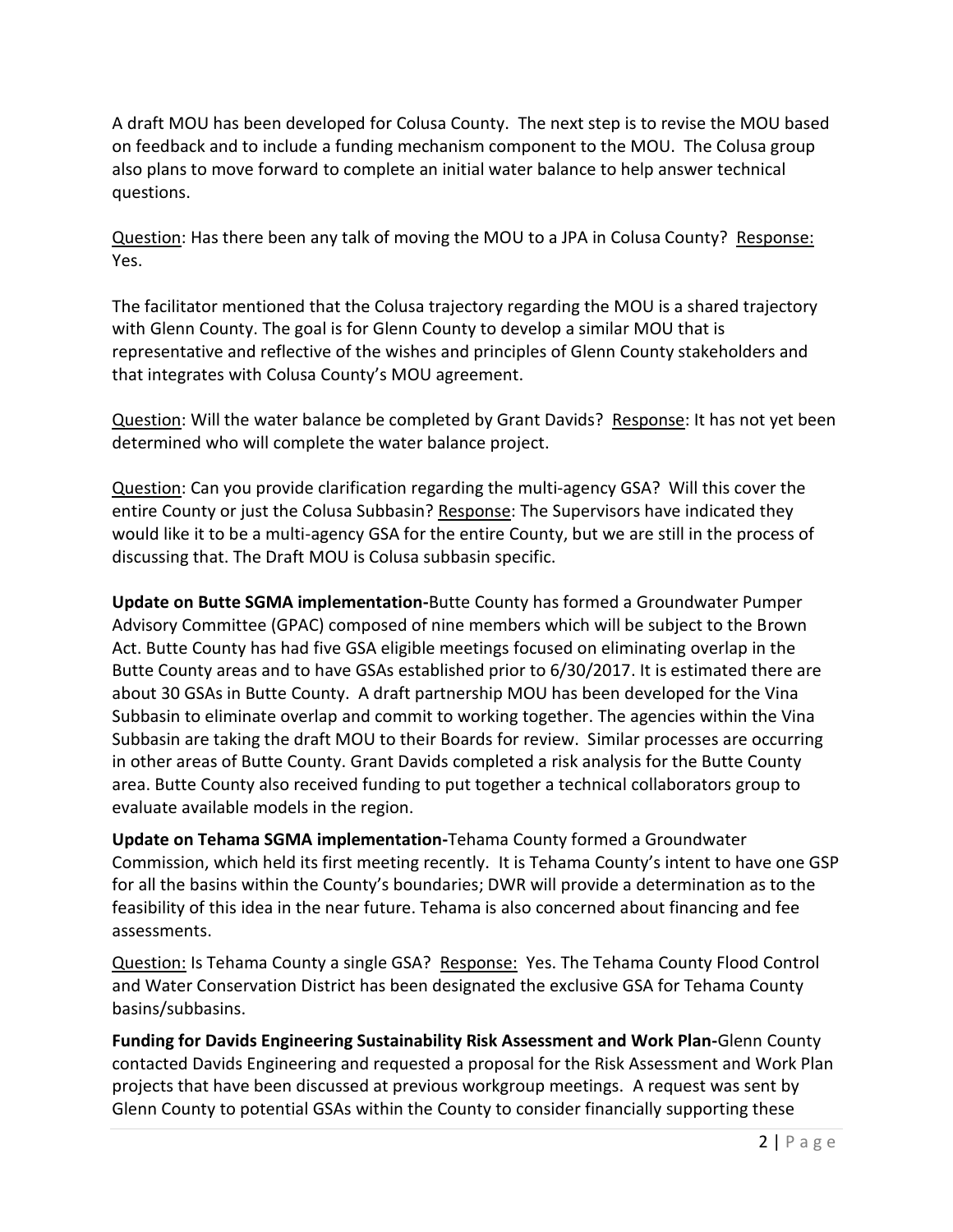projects. If all agencies participate, the equally divided cost to each agency would be approximately \$2,200. The cost will increase per agency if not all agencies participate. Agencies are working through the process of presenting the proposal to their respective Boards for consideration. The total number of willing participants has not yet been determined.

**Other items-** The facilitator referenced the surface water-groundwater interaction sustainability indicator. It will be necessary for GSAs to show the status of this indicator. As an example, the Sacramento River is a boundary for many basins/subbasins. GSAs need to consider if this surface water-groundwater interface will be characterized as desirable or undesirable. The Nature Conservancy (TNC) has worked with other agencies to develop a tool to help characterize Groundwater Dependent Ecosystems (GDEs). The Department of Fish and Wildlife representative mentioned that TNC has created a database to delineate potential groundwater dependent ecosystems. The database uses spatial data to help characterize the basins. Imagery and land use may be out of date. The intention of the database is to provide a good starting point for characterization, but the results need to be verified by the local agencies. There is also a guidance framework document to help agencies work through this process.

# **Recommendations from Governance Subcommittee**

At the first Governance Subcommittee meeting there was a lengthy conversation about roles and responsibilities of GSAs, specifically, which roles and responsibilities make sense at a local level and/or a shared level. One example was an overarching fee at a shared level; localized fees on a local level. The overarching fee could be an extraction fee, while special projects could be delegated to the localized level. No governance structure was recommended after the first meeting.

The second Governance Subcommittee meeting included discussion on Management Areas (MAs). The subcommittee felt that MAs will be important, and the group conceptually supports and expects that Glenn County may need MAs. However, the subcommittee feels that characterization of the subbasin should come prior to the development of MAs. The facilitator encouraged the group to consider MAs based on hydrogeologic conditions rather than solely geopolitical conditions. He encouraged the workgroup to continue to work toward funding characterization of the subbasins and develop potential MAs from there.

The facilitator conjectured that Glenn County will most likely rescind its overlap when MOUs are in place that protect the interests of those involved and create trust between the agencies. It is important to the County that all constituents are protected. It is the County's responsibility to look out for all constituents in the County. It is likely that the MOU will lead to the creation of a JPA for a multi-agency GSA. It makes sense conceptually that there would be one overarching agency (single multi-agency GSA) with localized levels of implementation.

Comment: The County is responsible for land use. The County should not rescind the overlap due to their responsibility over land use decisions. Response: The County will not give up land use authority.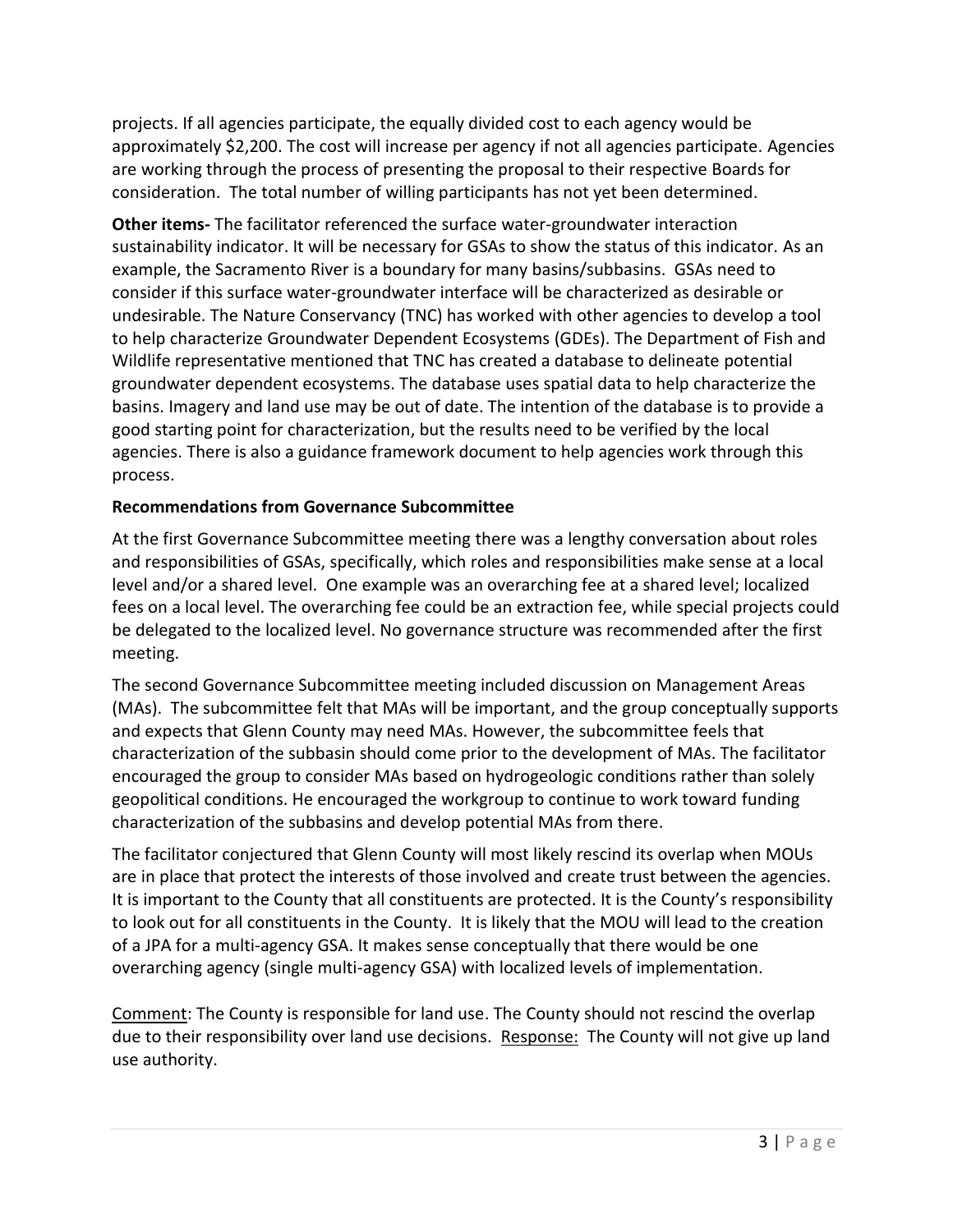Question: Will Glenn County be sending a letter to all GSAs to come to the table and declare their intent? Response: Glenn County is in the process of approving a draft letter of intent to other GSAs similar to Colusa's "Final Letter to GSA-Eligible Agencies."

The facilitator mentioned that by June 30, 2017 there can be no overlap and no unmanaged spaces. There is a nuance to overlap part that you can have physical overlap but that there must be an articulated mutual understanding of who's responsible for what, but for all intents and purposes that is still saying we are not going to have overlap. The County is not going to waive land use authority but needs to coordinate so that by June  $30<sup>th</sup>$  we can meet the no overlap, no unmanaged area regulations. He encouraged the group to consider going further than the minimum and also creating governance so the group is ready to move forward with making decisions.

Comment: Districts also want to protect their landowners. It is necessary to create an agreement that everyone can live with. Ideally, that would be one central agency, and then work within the boundaries of your specific area.

The facilitator noted the possibility of a per-acre flat fee and funding structure models being discussed in other areas. SGMA does not rescind the precedent of overlying rights. Therefore, if you are in a groundwater basin, by definition you have overlying rights and should be paying for the sustainability of that basin whether you are exercising your right or not because you may exercise your right in the future. Possible extraction fees: 1) Per acres (overlying right) fee 2) Significant extraction fee 3) Well registration fee.

Comment: A per acre fee is a logical place to start.

Comment: Rather than ask the County to rescind its GSA authority, the City of Orland may be interested in rescinding its own notice with the stipulation that there is a legally enforceable document considering the City's interests such as: well location, groundwater extractions, and the ability to continue to provide reliable drinking water. The participant supported a larger, single multi-agency GSA.

Comment: The Glenn Ground Water District stakeholders came to general consensus that they are willing to work with other agencies and maintain local control as much as possible.

Comment: Regarding the 2 acre-feet or less per year rule relating to de minimis users, is it cumulative as a group or city? This should be more clearly defined or clarified by DWR.

Response: The definition is 2 acre-feet or less per year annually for domestic use. There are some undefined terms in SGMA regarding this issue under specific circumstances which makes it difficult to assess when and how the 2 acre-feet per year annually rule is applied. As an example, if you are using a domestic well for both agricultural and domestic purposes. Another example is a well cluster; if there are different parcels with different wells but one landowner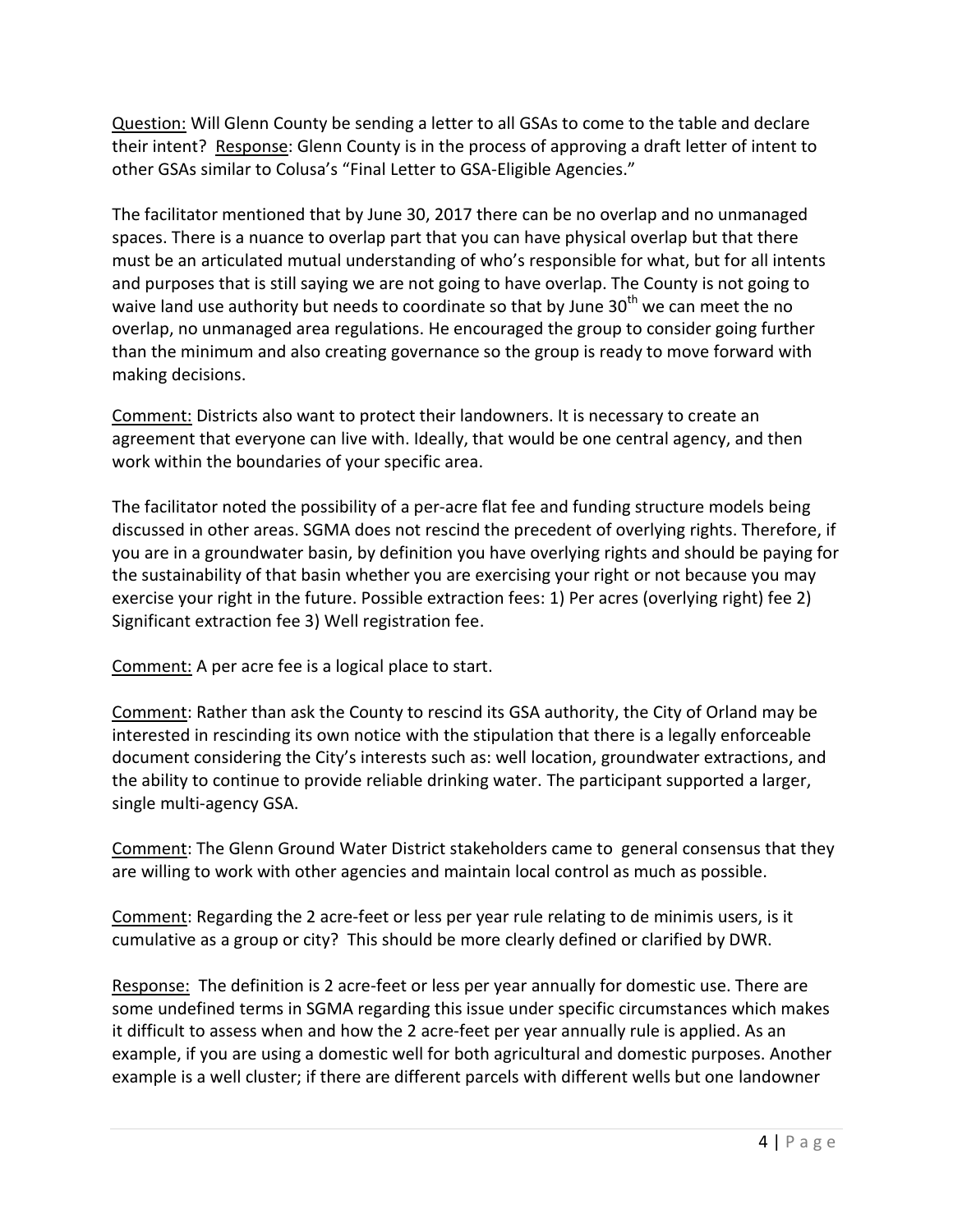etc. Does the 2 acre-foot rule apply to the parcel or the land owner? Clarifications are needed on the definition.

Comment: Water is fluid and it doesn't just belong to me. Water is commonly shared. Whether groundwater users are considered de minimis or not, we have a responsibility and a part in this. Though it is unfortunate and people won't like it, we should have to pay a fee like everyone else.

The Facilitator noted that if you do not have sustainable groundwater, so goes your economic livelihood and culture. The facilitator then asked how the group anticipates working with mutual water companies and other agencies that do not meet the local agency definition under SGMA.

Comment: Cal Water has an interest similar to the City of Orland. They want to protect the interests of the people in the City of Willows and Hamilton City. They would like to be invited to be a part of the process. Geoff Fulks, Willows Cal Water Manager, was selected to be a member of the Glenn County PPAC.

Comment: The surface water districts' principles need to be recognized. If that occurs, he can support the possibility of a GSA with multiple agencies. Surface water districts bring a lot of surface water into the basin and try to help with conjunctive use. The districts represent their landowners and want to protect their interests also. Private wells are not district wells. The landowners have a right to a proportional share of the natural recharge. Colusa County workgroup meetings have taken a big step forward and he has a positive outlook.

The facilitator noted that all eligible agencies have the same responsibilities. While the law does not alter water rights, it does have the ability to place limitations. All rights come with limitations.

Questions: Regarding ecological areas, is Fish and Game going to be able to impose rules on GSAs? What role do they play to mandate rules? Response: Defining surface water/groundwater dependency helps to create an accurate water balance/budget. Tribes and Federal agencies are sovereign. They have the choice to work with GSAs, but are not required to participate. It would be helpful if they do participate in order to make an accurate water budget. The State agencies are subject to SGMA.

Comment: The California Department of Fish and Wildlife representative noted that the Department wants to participate to protect public trust resources and is potentially a willing partner in sharing groundwater use data. She also wanted to clarify that SGMA does not authorize any additional authorities to State agencies.

Comment: The Resource Conservation District has technical expertise that could be a useful contribution, such as access to landowners that could be used in a positive manner and are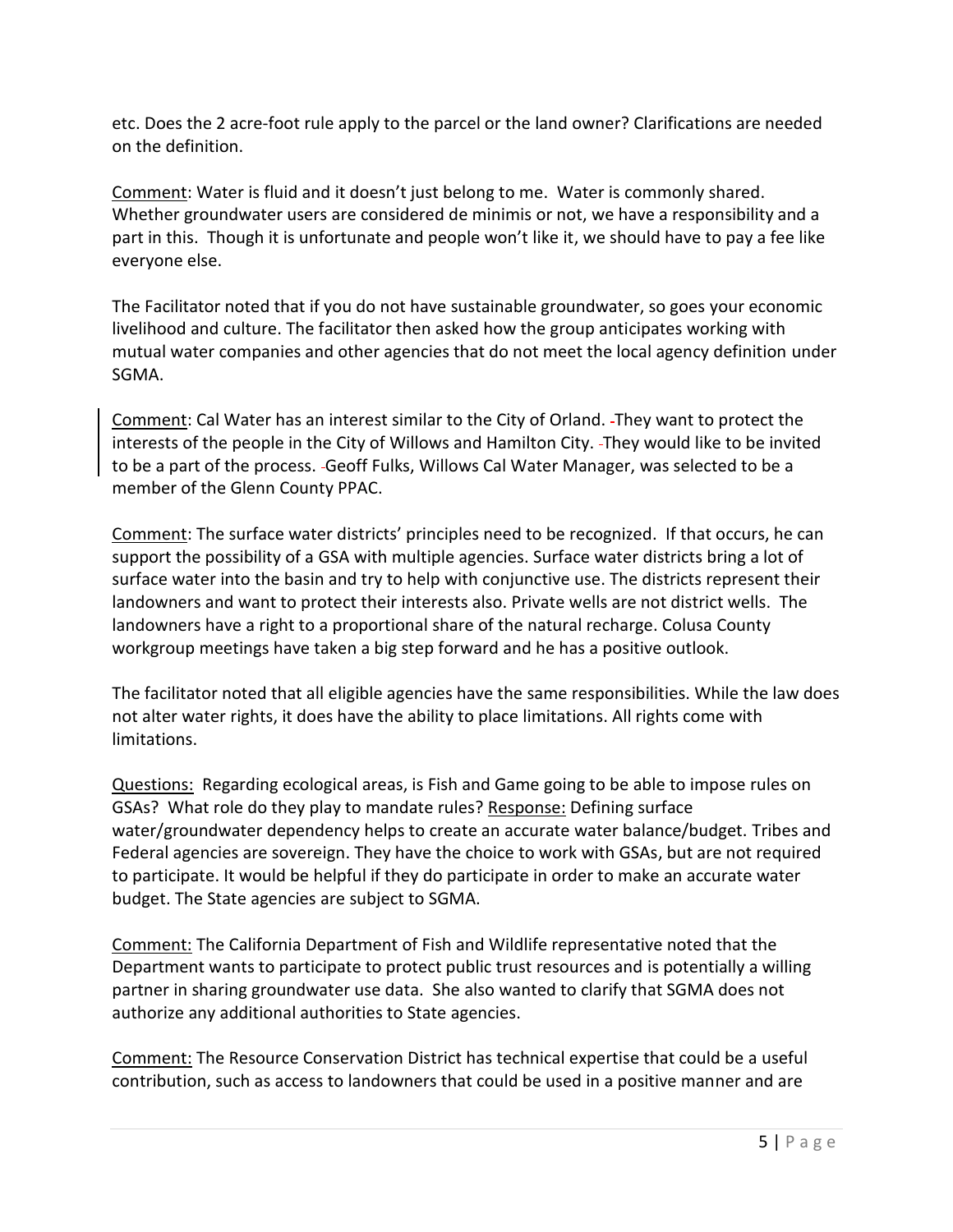willing to help the County as needed. Response: Not every GSA will have the same role; each entity will have unique skills sets to contribute.

The facilitator invited participants to share their thoughts on the possibility of a per acre fee.

Comment: I like it.

Comment: People have skin in the game. If the group decides on a single GSA, it would be easy to put a per acre foot charge on the County tax rolls.

Comment: The Proposition 218 process is expensive and difficult. It could be beneficial if the County could lead the effort and reimburse the local agencies.

Comment: The MOU seems to be Colusa County driven. Is this the document the subcommittee discussed? Response: No.

The facilitator asked if anyone was opposed to try to move toward a single multi-agency GSA. There were no objections raised.

# **Draft Memorandum of Understanding (MOU)**

The facilitator indicated that the overarching purpose of the MOU is to take steps to build trust and protect the unique interests of each agency. In Colusa County the draft MOU addresses the principles developed by the surface water diverters, Colusa County, and the Colusa PPAC. The draft MOU will be revised to incorporate comments received. Colusa County's draft MOU will be used as a starting point for Glenn County's version of a draft MOU.

The facilitator reviewed the draft MOU and consolidated comments (see Appendix). Highlighted in the document are areas that remain points of concern to many participants. Mary Fahey, Colusa County, recapped the discussion that took place at a recent Colusa Workgroup Meeting. One point discussed was the districts are not the only contributors to recharge; private pumpers along the river arguably contribute as well. A question remains about how to quantify the recharge? The Colusa County water balance will help in the assessment of contributions to recharge. Parties want to have the option to call on groundwater when necessary.

Comment: Meeting demands that are required, some agencies may need to pump some groundwater, but it is not a significant amount compared to the amount of surface water that is brought in. The sooner the water balance can be completed, the better.

Comment: It was mentioned at the Colusa meeting that the districts expect that they would not receive all historical credits from recharging groundwater. Response: The wording in the draft MOU needs to be revised to address concerns and clarify the intentions.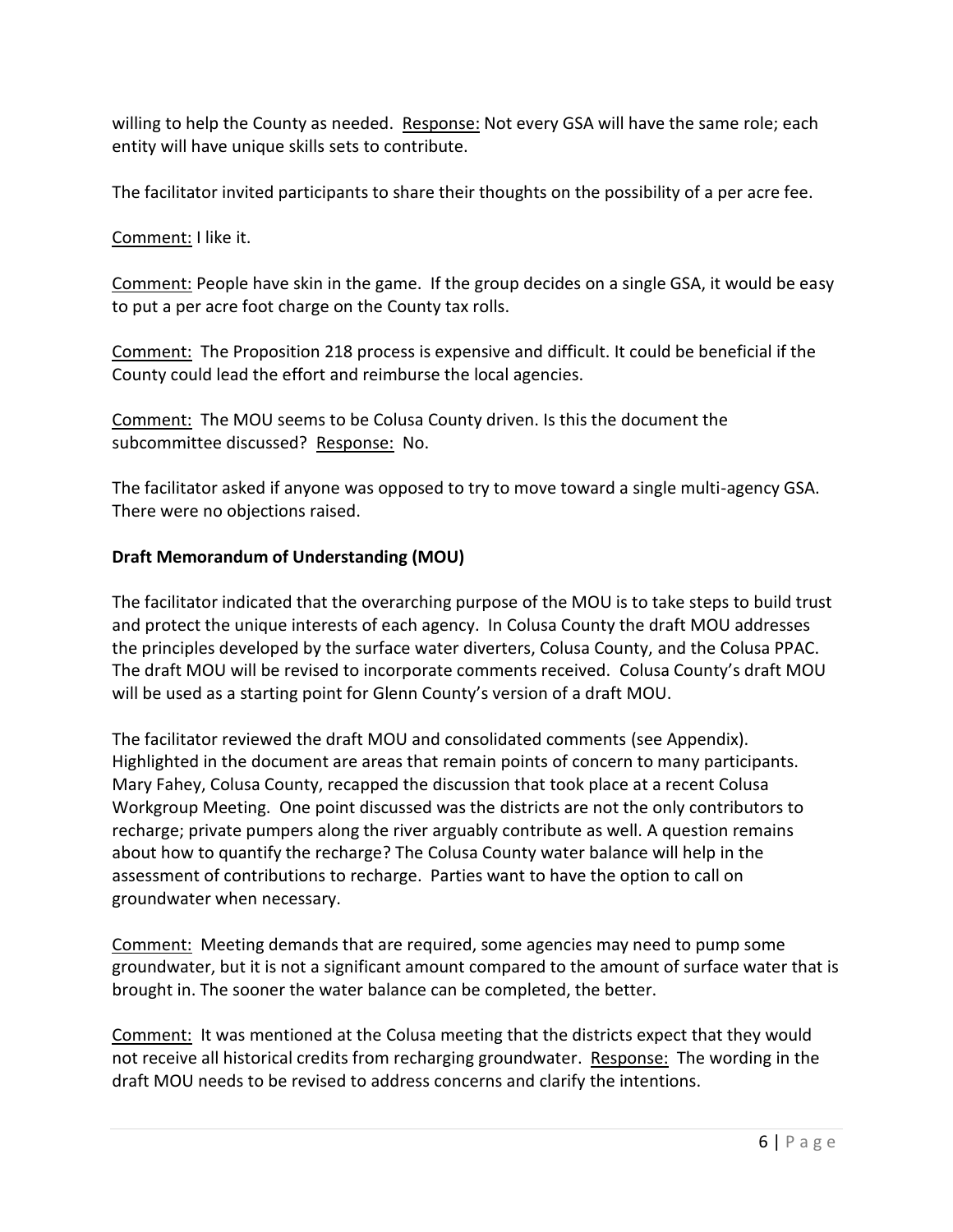Comment: While I agree with what you are saying, just please don't pull all the water from one concentrated area. That's what makes me nervous. Response: We recognize that, and we try not to impact an area negatively. If it appears to be impacting an area, we try to move somewhere else.

Comment: Farmers can say that they recharge and have the right to that water also. Banking of water may need to be accounted for, but there are still many unknowns. An understanding of how and where recharge is occurring and where it goes still needs to be determined. How did we get through tough years? SGMA is about groundwater protection, not about helping surface water. I would like to see that we avoid allowing surface water diverters the rights to pump groundwater and transfer water out of the County.

Comment: It seems that the State Water Resources Control Board will always try to fix the Delta and SGMA is also coming into play. Some big cutbacks are probably the result. The section in the MOU about "the districts reserve the right to manage and use the water," does that exempt them from SGMA? What are the implications for the Delta during times of drought when there are restrictions on groundwater pumping for surface water districts? Response: During drought, my district has gotten water from other districts, settlement contractors in particular. We also have district wells to help fill the gap. What we don't have control over is landowner wells, which they use to make up the difference in short years. Hydrographs show the increase in groundwater levels when surface water deliveries began. We are now back to the original groundwater levels. Surface water deliveries are important to the overall picture.

The facilitator posed the question to the group: Particularly with the hardening demand, do you think that you can find a way to be sustainable without fallowing?

Comment: In Western Canal, the majority of the acreage is in rice. We do not anticipate seeing a large shift in cropping due to soil type. Within the district there are private wells, but no district wells. The district does not have pumping programs. My expectation is that our area will remain sustainable, unless there is a major shortage in surface water.

Comment: Glenn County is responsible for sustainability in Glenn County. Colusa County is responsible for sustainability in Colusa County. Are we all responsible for sustainability for the entire basin? Response: The whole basin needs to be sustainable. If any part of the basin is unsustainable regardless of county lines the whole basin is out of compliance. We have to work together with adjacent counties in order to be sustainable basin wide.

Comment: There is a lot of work to be done to prove if we are sustainable. There are areas of concern that need to be assessed within our County in order to be sustainable.

Facilitator: Do you think you can be sustainable overall? We are still in a drought. The groundwater has not fully recharged. If you think you can be sustainable, then you have answered your question about how this will work. If yes, then you can make this work.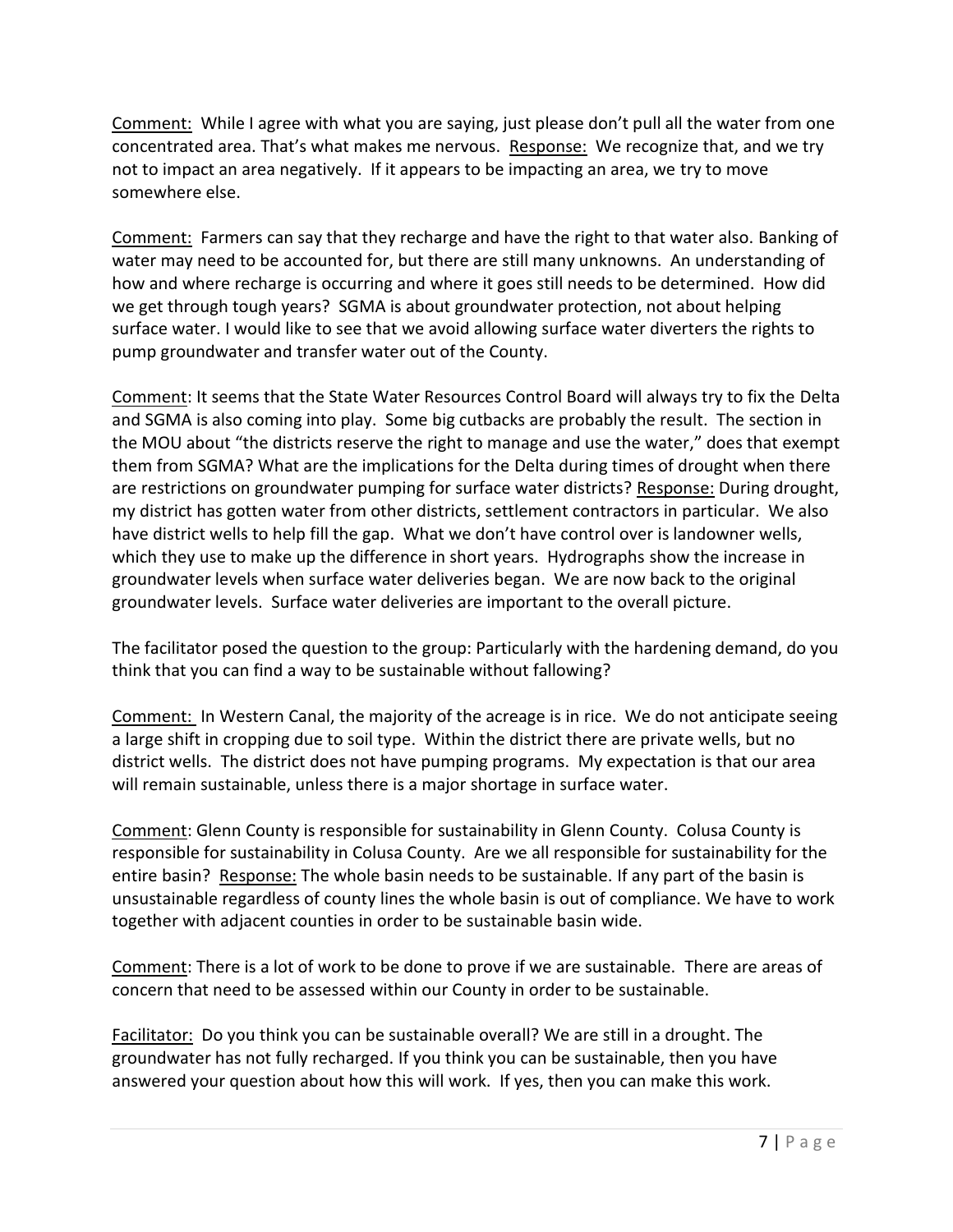Response: In general the response is yes. With coordinating agreements we will reach sustainability and have to.

Question: Is the 2 acre-feet per acre per well an annual amount? Response: For de minimis users, the stated 2 acre-feet per year is for domestic use; the language is unclear as to how that gets implemented. The State is trying to provide some clarity, but it is likely that the State will look to the locals to further define and manage de minimis users.

# **Next Steps**

The facilitator closed the meeting by reviewing the next steps. The County will follow-up with the letter that was sent out regarding funding for the risk assessment and work plan. There is a continued commitment towards the concept of a multi-agency GSA. The facilitator will work with Colusa County to revise the Colusa version of the MOU. Once complete, the revised version will be used as a beginning point for the Glenn MOU. Participants will review and provide feedback on the revised Colusa draft MOU. Glenn County will develop County specific Principles. The group will need to begin discussing their envisioned role of mutuals and private pumpers. It was clarified that Cal Water owns the infrastructure in the Willows and is not working for the City. They are a beneficial user, but would need to be invited to the table to participate in a greater capacity. The facilitation team will develop a long range critical path work plan to outline the activities necessary to meet the June 30, 2017 deadline. There are two county specific GSAs (Colusa and Glenn) moving towards integration, but still stand-alone. The West Butte Subbasin specific meeting will be scheduled to help determine next steps for that basin. The MOU ratification process will set the stage for development of a JPA.

## **Meeting Participants**

- > Sharla Stockton Glenn County
- Mary Randall Department of Water Resources
- Erin Smith Department of Water Resources
- Bill Vanderwaal Glenn Ground Water District/Provost and Pritchard
- $\triangleright$  Ron Stilwell Private Pumper
- ▶ Greg Johnson Western Canal Water District
- Marcie Skelton Glenn County Agricultural Commissioner
- > Sharron Ellis Private Pumper
- Geoff Fulks Cal Water
- ▶ Vickie Newlin Butte County
- $\triangleright$  Bruce Roundy City of Orland Mayor/ Resource Conservation District Director
- John Viegas Glenn County Board of Supervisors
- Lance Boyd Provident/Princeton-Codora-Glenn Irrigation Districts
- $\triangleright$  Pete Carr City of Orland
- Emil Cavagnolo Orland Artois Water District
- $\triangleright$  Mary Fahey Colusa County
- > Trish Saint Evens Orland
- Mardy Thomas Glenn County Planning & Public Works
- $\triangleright$  Kristal Davis Fadtke California Department of Fish and Wildlife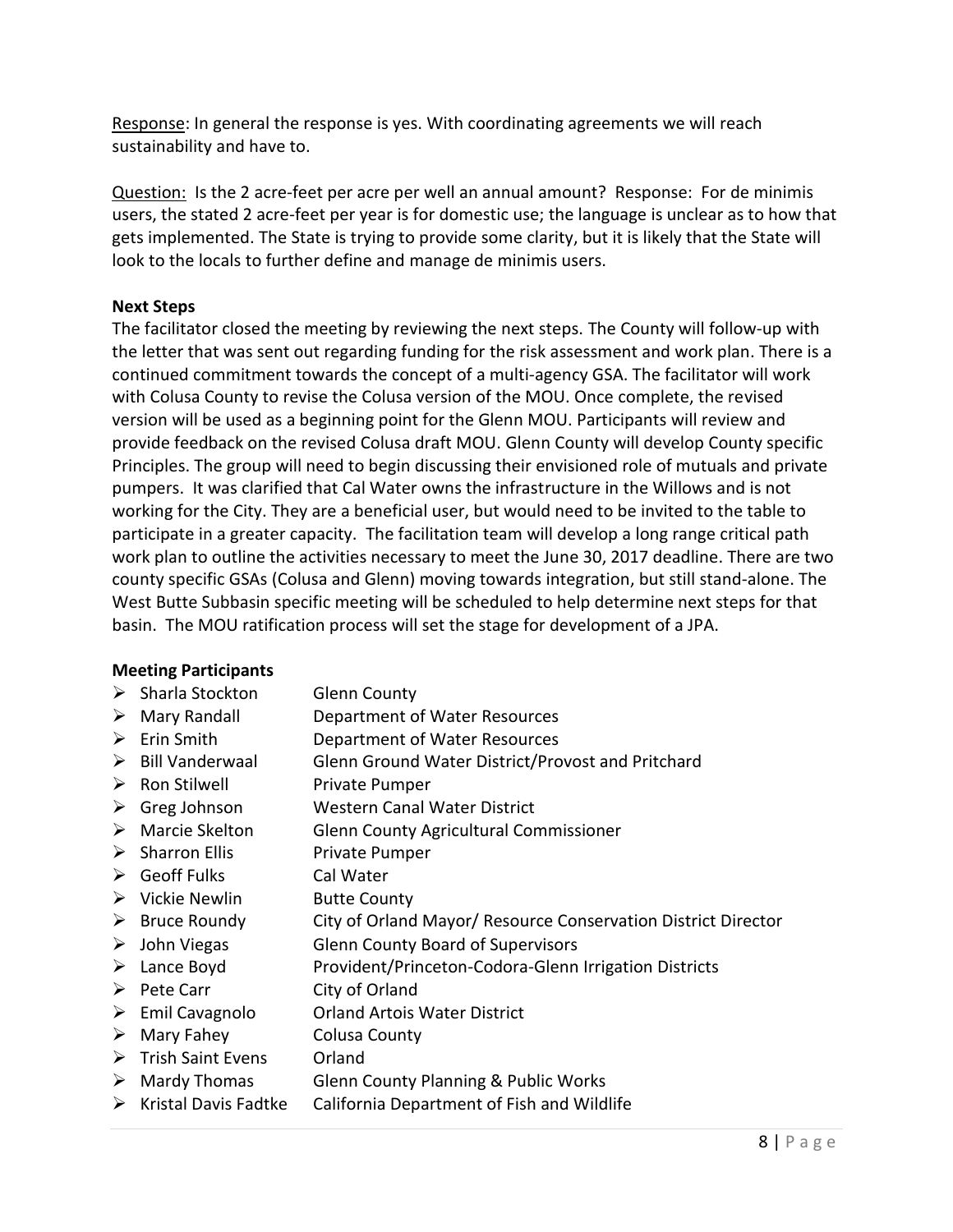- > Alicia Ekland Glenn County Counsel
- > Mark Lohse Private Pumper
- Vince Minto Glenn County Board of Supervisors

# **Staff**

- $\geq$  Lisa Hunter Glenn County Water Resources Coordinator<br>  $\geq$  Dave Ceppos Center for Collaborative Policy
- Center for Collaborative Policy

## **APPENDICES**

- Draft Colusa Memorandum of Understanding Defining Colusa Subbasin Groundwater Sustainability Interests
- Consolidated Comments of Draft District Principles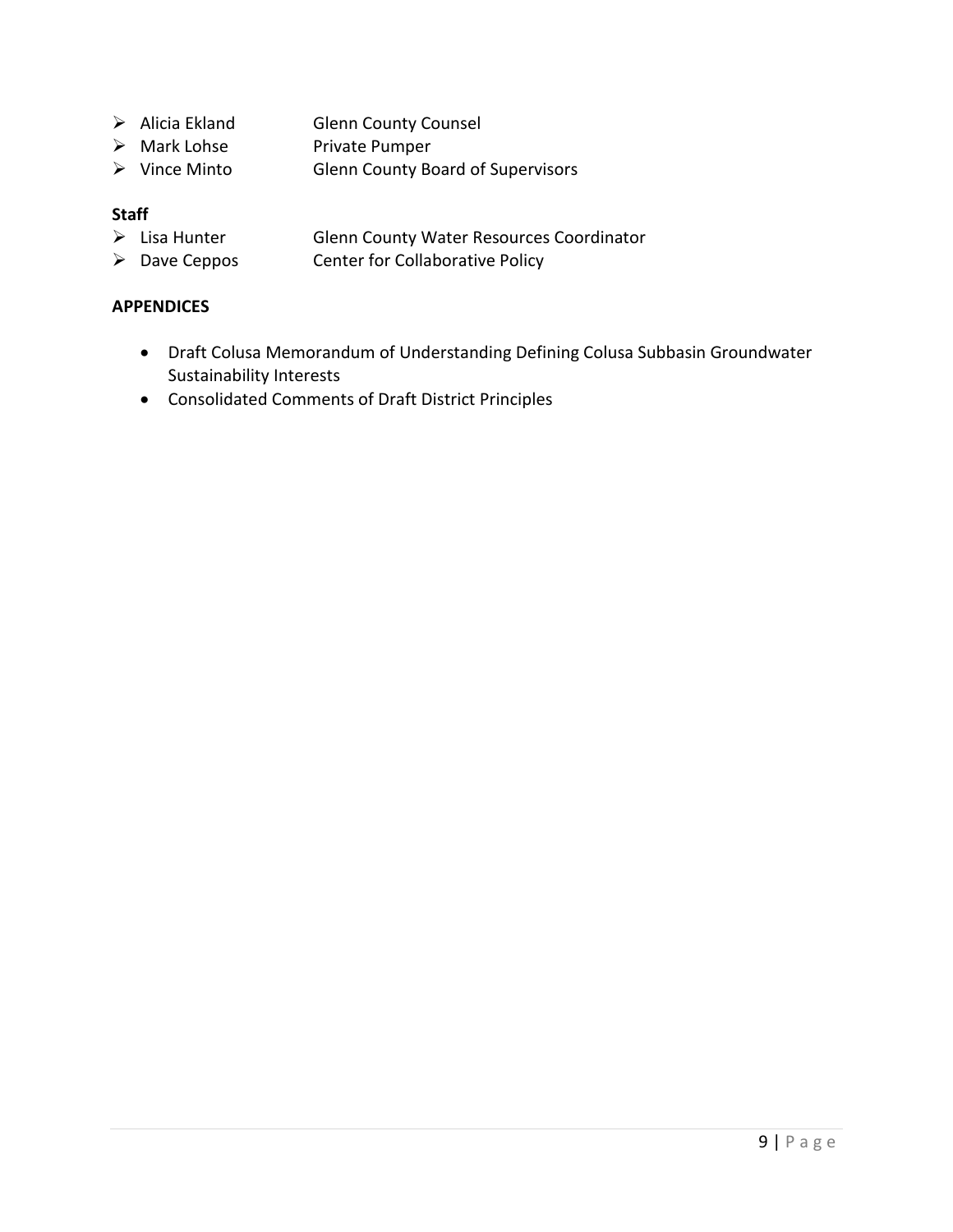## **Memorandum of Understanding Defining Colusa Subbasin Groundwater Sustainability Interests**

This Memorandum of Understanding (MOU) is made and entered into by and among the (names of parties) which are referred to herein individually as a "Party" and collectively as "Parties," for the purposes of potentially forming a joint powers agency to serve as the Groundwater Sustainability Agency in the Colusa County portion of the Colusa Subbasin in support of Senate Bills 1168, 1319 and 13, and Assembly Bill 1739, known collectively as the Sustainable Groundwater Management Act (the Act. This MOU shall hereinafter be known as the Colusa County Groundwater Sustainability Agency MOU.

#### **Recitals**

WHEREAS, on September 16, 2014 Governor Jerry Brown signed the Act into law; and

WHEREAS, the Act went into effect on January 1, 2015; and

WHEREAS, the Act was amended on January 1, 2016; and

WHEREAS, the Act seeks to provide sustainable management of groundwater basins, enhance local management of groundwater, establish minimum standards for sustainable groundwater management, and provide local groundwater agencies with the authority and the technical and financial assistance necessary to sustainably manage groundwater; and

WHEREAS, section 10720.7 of the Act requires all basins designated as high-or-medium priority basins designated in Bulletin 118 be managed under a Groundwater Sustainability Plan or coordinated Groundwater Sustainability Plans pursuant to the Act; and

WHEREAS, the Colusa Subbasin within the Sacramento Valley Basin is a Bulletin 118 designated medium priority basin; and

WHEREAS, a local public agency is defined in Section 10721 of the Act as a having water supply, water management, or land use responsibilities within a groundwater basin; and

WHEREAS any local public agency is an eligible Groundwater Sustainability Agency; and

WHEREAS, each of the Parties to this MOU is a local public agency within the jurisdictional footprint of the County of Colusa; and

WHEREAS, groundwater extractors in the County portion of the Colusa Subbasin also include private individuals and corporations unaffiliated with local public agencies within the County; and

WHEREAS, the Parties, acting through this MOU intend to work cooperatively with other Groundwater Sustainability Agencies operating in the Colusa Subbasin to manage the subbasin in a sustainable manner pursuant to the requirements set forth in the Act.

NOW, THEREFORE, in consideration of the promises, terms, conditions, and covenants contained herein, the Parties hereby agree as follows.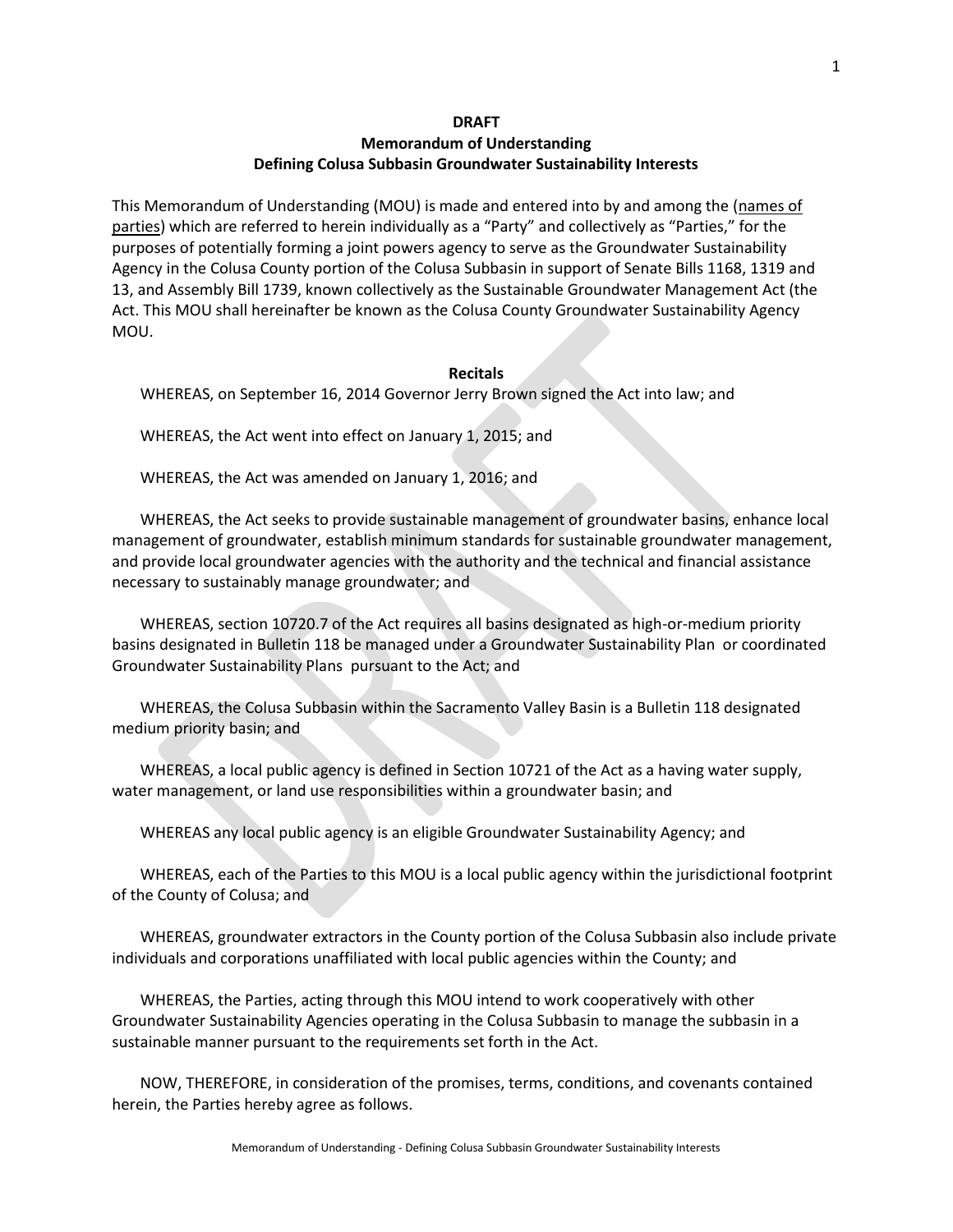## **Section 1. Definitions**

As used in this MOU, unless context requires otherwise, the meanings of the terms set forth below shall be as follows:

- 1. "Act" refers to the Sustainable Groundwater Management Act.
- 2. "Agency" means the Colusa County Groundwater Sustainability Agency.
- 3. "Beneficial Use and Users" is defined in Section10723.2 of the Act as holders of overlying groundwater rights, including: Agricultural users, Domestic well owners, Municipal well operators, Public water systems, Local land use planning agencies, Environmental users of groundwater, Surface water users, if there is a hydrologic connection between surface and groundwater bodies, the federal government, including, but not limited to, the military and managers of federal lands, California Native American tribes, Disadvantaged communities, including, but not limited to, those served by private domestic wells or small community water systems, Entities listed in Section 10927 of the Act that are monitoring and reporting groundwater elevations in all or a part of a groundwater basin managed by the groundwater sustainability agency.
- 4. "Committee" shall mean any committee established pursuant to this MOU
- 5. "County" shall mean the County of Colusa in its role as a local public agency (as defined in the Act) and as a governing jurisdiction.
- 6. "Effective Date" means the date on which the last Party executes this MOU.
- 7. "Fiscal Year" means July 1 through June 30.
- 8. "Governing Board" means the governing body of the Agency.
- 9. "Member's Governing Body" means the Board of Directors or other voting body that controls the individual local public agencies that are signatory to this MOU.
- 10. "Party" and "Parties" shall mean all organizations, individual and collective that are signatories to this MOU.
- 11. "Plan" refers to one or more Groundwater Sustainability Plans
- 12. "State" means the State of California
- 13. "Subbasin" means the Colusa Subbasin as defined in State of California Bulletin 118.

## **Section 2. Purpose**

- 1. The purpose of this MOU is to define general and specific principles that reflect mutual understanding by the Parties about commitments and requirements associated with implementing the Act and creating a multi-party Agency.
- 2. This MOU also defines mutually understood tasks and associated potential costs of tasks that may be encountered as the Parties implement the Act through a multi-party Agency. (TBD)

## **Section 3. Term**

1. This MOU shall become effective upon execution by each of the Parties and shall continue in full force and effect until terminated pursuant to the provisions of a subsequent joint powers agreement (JPA) (as per California Government Code Section 6500).

## **Section 4. General Principles of Understanding**

1. A partnered approach should be fostered for groundwater management that: supports the Act; achieves sustainable conditions in the Subbasin; reflects mutual respect for each Party's discretion, governmental authority, expertise, knowledge of groundwater conditions, demands and concerns; and ensures a balanced representation of private pumper interests.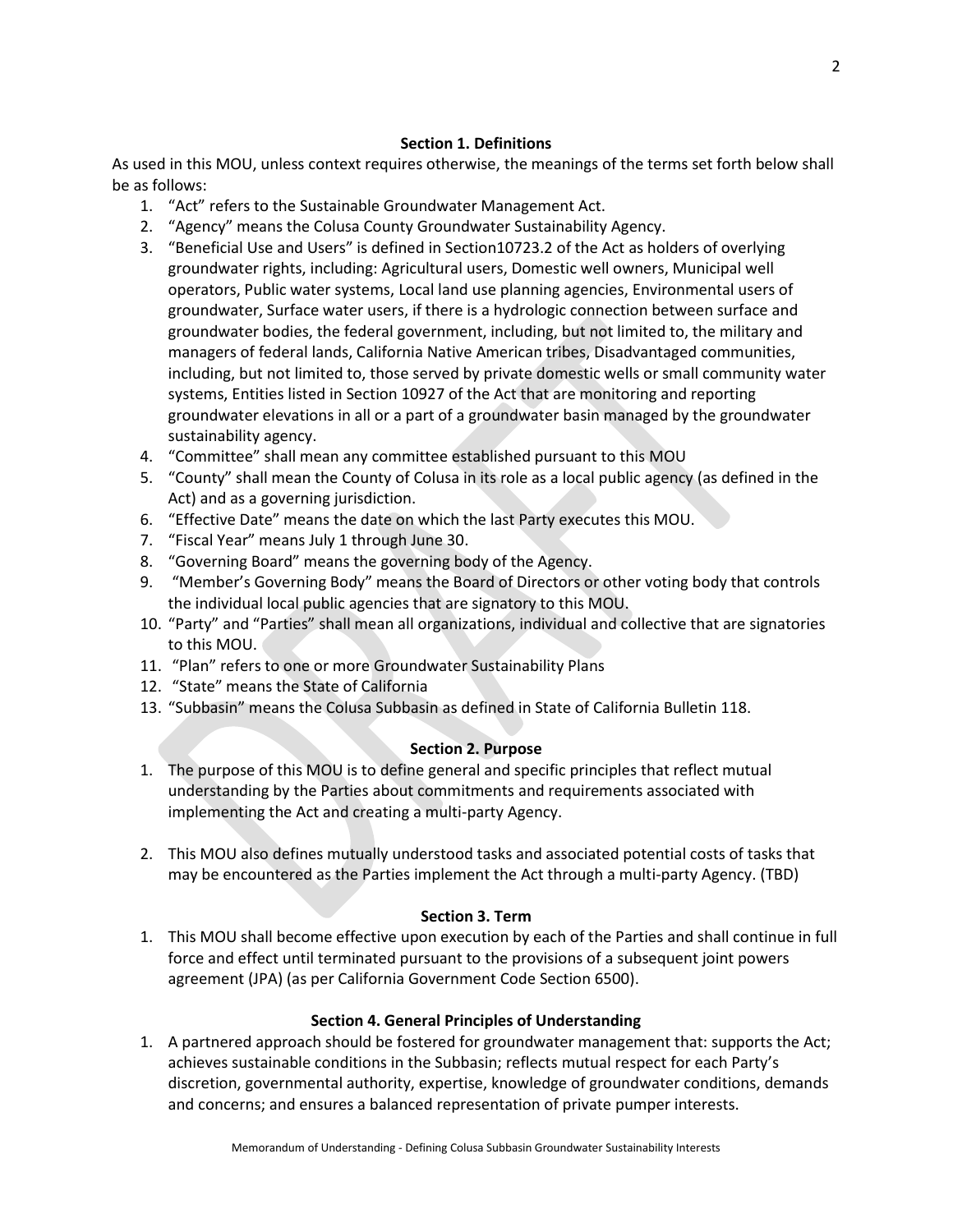- 2. Local control of groundwater must be ensured and State intervention to implement the Act must be avoided.
- 3. Locally controlled compliance with the Act must be ensured.
- 4. Implementation of the Act will be expensive and all beneficial users need to contribute to implementation.
- 5. A partnered approach to groundwater management and implementation of the Act is in the best interest of County beneficial users because it will maximize efficiencies, keep costs at a minimum and capitalize on skills and strengths of various partners provided such partnership also creates and maintains collegial relationships and flexible implementation of the Act.
- 6. As allowed for in Section 10723.6 (5) of the Act, the Parties support formation of, and participation in, one (1), multi-agency GSA covering the portions of the Subbasin that lies within Colusa County.
- 7. All beneficial users of groundwater will be required to cooperate with the Agency and abide by the guidelines put forth in the Plan(s) for Colusa County and the Subbasin.
- 8. Being a Party to this MOU is not a condition to participate in Plan development. All beneficial users have an equal opportunity to participate in Plan development.
- 9. No Party's land use or other authority is limited by this MOU.
- 10. Sustainable groundwater conditions must support, preserve, and enhance the economic viability and social well-being of all beneficial uses and users
- 11. Large, deep wells may threaten the groundwater resources of well owners with smaller, shallow wells and such impacts must be avoided and/or mitigated.
- 12. Domestic wells, community wells, and industrial use wells can be threatened by unsustainable management of groundwater resources.
- 13. The economic and cultural future of agriculture in Colusa County can be threatened by the lack of available groundwater and surface water resources.
- 14. Threats to the natural resources of Colusa County resulting from impacts to groundwater resources must be avoided.
- 15. All beneficial users must have an open, transparent, timely opportunity to be engaged with the Agency and provide their input on Plan development and implementation of the Act. Extensive landowner outreach shall be a priority of all Agency Parties to inform and update all beneficial users about SGMA implementation and potential impacts, and to ensure beneficial users are involved in the SGMA process where applicable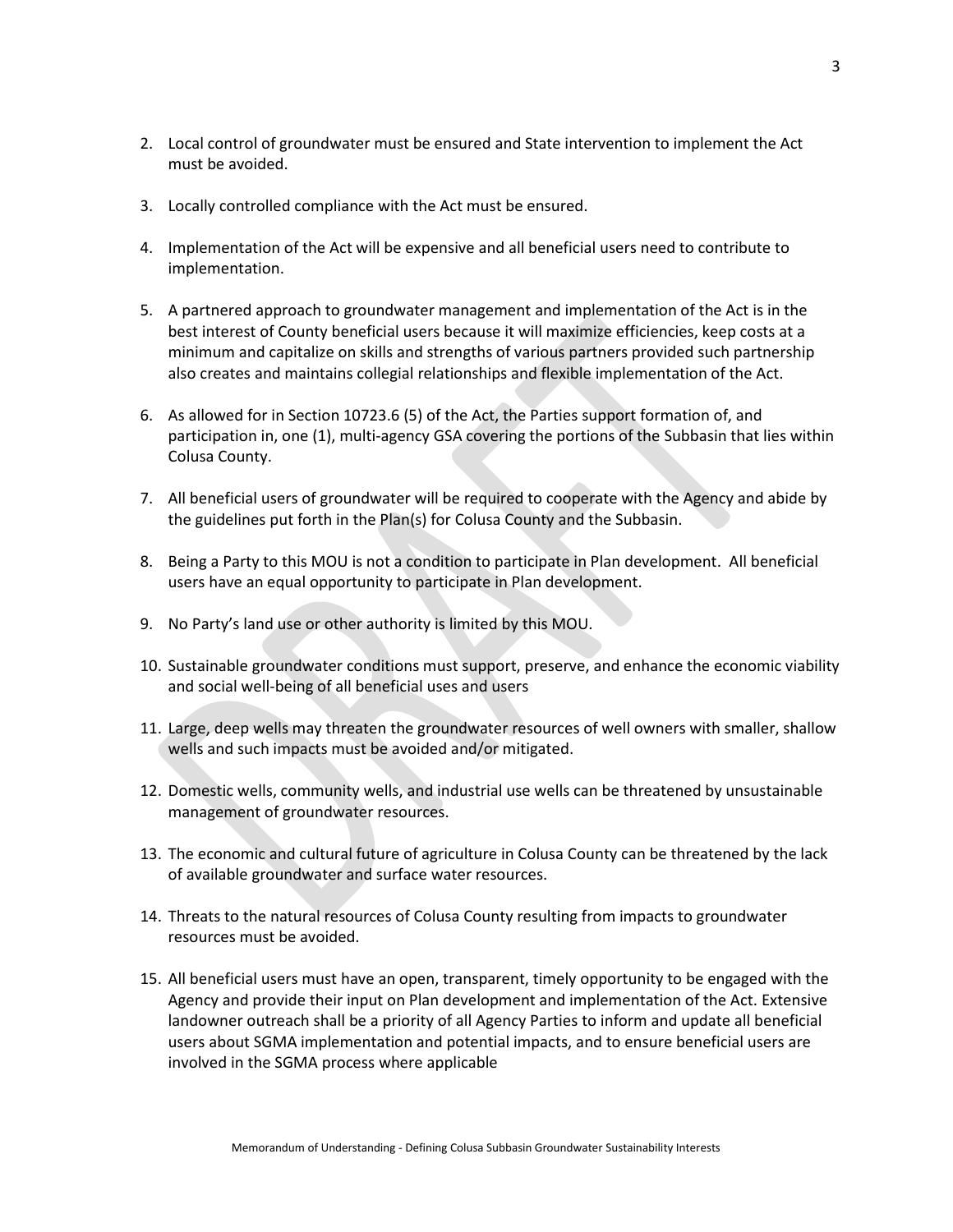- 16. Implementation and enforcement of the Plan should take place at the most local level possible and should allow each Party to approve its Plan chapter or section, and to preserve the Party's respective authority to manage the water resources available to their constituents or customers as long as said conditions are consistent with sustainability requirements of the Act and Plan.
- 17. All overlying landowners in the Colusa Subbasin have a right to share the Subbasin's natural recharge for beneficial use on their overlying land.
- 18. The County supports formation of, and participation in, one multi-agency GSA covering the portions of the basins that lie within county boundaries (Water Code §10723.6) (5)
- 19. Act implementation is new for all County beneficial users and there are many unknowns. Willingness by all participants to adapt and adjust during Agency formation and Plan development and implementation is crucial to success.
- 20. Achieving and maintaining groundwater sustainability for the good of all groundwater users in the County should be the Agency's first priority and main focus, especially in the early stages of Act implementation while all beneficial users work together and strive to alleviate any existing fear and distrust.

## **Section 5. Specific Principles of Understanding**

### **Governance and Implementation of the Act**

- 1. The County will represent the common and unique interests of groundwater users located in the unmanaged areas of the County's portion of the Subbasin as per Section 10724 of the Act
- 2. The Act affects all citizens of the County. The County will implement the Act in a manner that optimizes the Act's beneficial opportunities to achieve sustainable groundwater conditions to support our vital agricultural economy, other industry, and domestic and public water uses.
- 3. The Agency Board will reflect diverse representation of beneficial users and will include all local public agencies willing to serve, mutual water companies as invited by the conveners of the Agency, and private groundwater pumpers that are unaffiliated with any other organization and as appointed by the County.
- 4. The County will preserve and exercise all existing authorities necessary to protect its citizens while working cooperatively with other agencies.
- 5. The County will pursue financial and infrastructure solutions and beneficial partnerships with other Parties to provide sustainable water supplies for all constituents.
- 6. Implementation of the Act should preserve local public agency discretion to determine whether to be an Agency individually, join in a Agency created by another agency that is a Party to this MOU, or where a separate JPA is created, to have the JPA serve as the Agency for the local agency's area (and, if desired, to include the member on the JPA's governing board).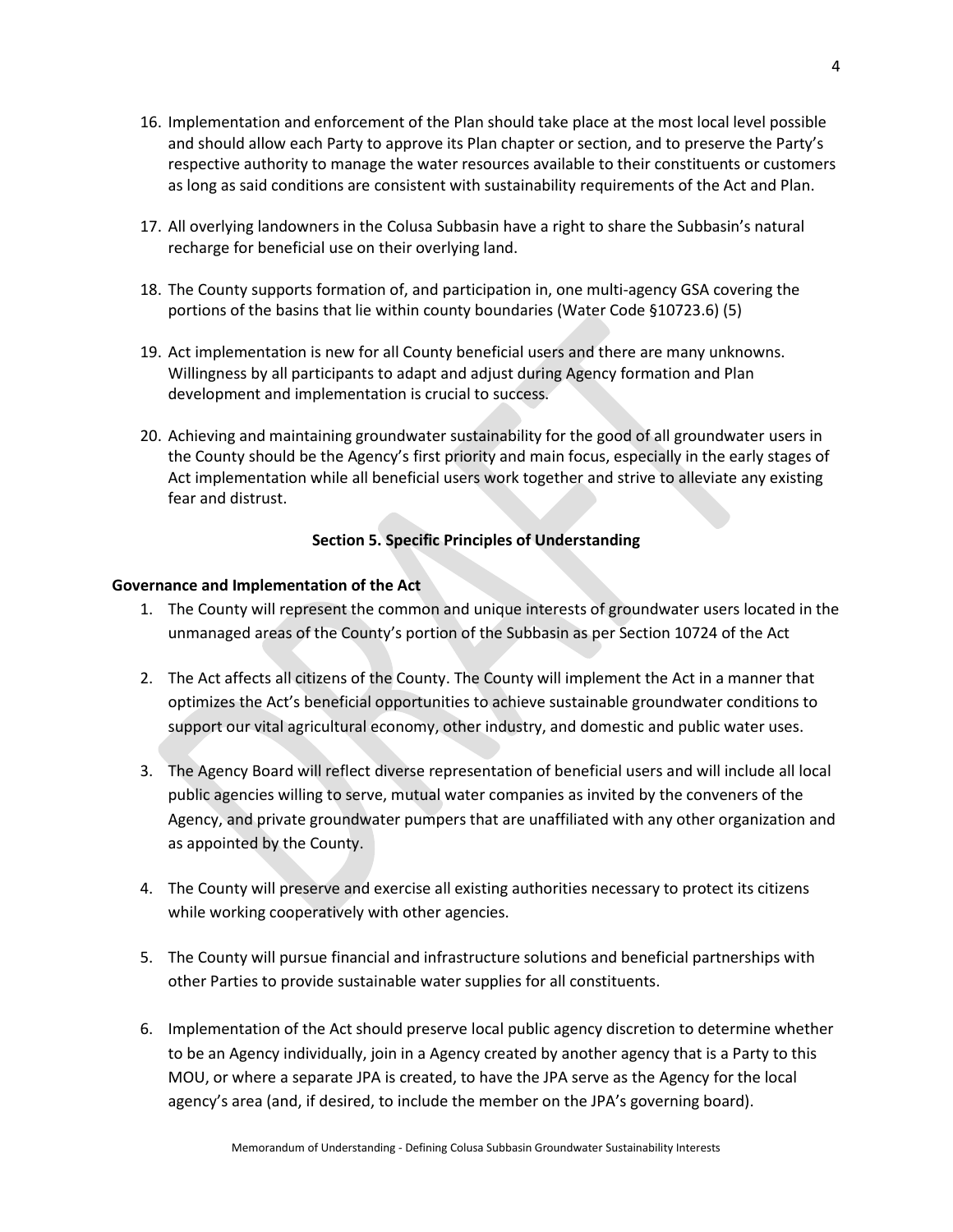7. Governance and implementation must avoid duplicative or conflicting governmental authorities. Each Party will have the right to approve the provisions of the Plan governing Act implementation within its own boundaries and to implement the Act within its boundaries. Subject to those limitations, each Party retains and preserves any police powers or other authority it has to regulate groundwater use within its boundaries in order to achieve sustainability.

### **Sustainability**

- 1. Data collection and groundwater studies are essential to increase knowledge and to support groundwater management decisions. Funding and implementing such studies is a priority and a shared responsibility among all Agency Parties and Subbasin beneficial users.
- 2. Groundwater impacts throughout the County and Subbasin are not equal. Conditions will vary by location and water year type. While all beneficial users will share the burden to achieve sustainability, solutions will need to reflect these differences.
- 3. The County requires a permit to extract groundwater for transfer purposes outside of the county. (County Ordinance No. 770, Chapter 43).
- 4. Surface water supplies should be used conjunctively with groundwater. Surface water diverters and landowners should be incentivized to utilize surface water to its full extent as feasible and groundwater should be available for use during dry periods when surface water is not readily available.
- 5. All Parties recognize the interconnectedness of groundwater and surface water resources, and the contributions to the system from surface water applications.
- 6. Importers of surface water have a right to use the recharge attributable to leakage of surface water from canals and distribution and drainage systems, and the deep percolation of applied surface water for crop irrigation.
- 7. All beneficial users, whether using surface water or groundwater in the basin, have an obligation to use water consistent with their respective rights, which may include an obligation to mitigate impacts on waterways, creeks, streams and rivers.

## **Water District and Irrigation District (District)-Specific Principles (applicable to all Districts and their members / constituents overlying the groundwater basin)**

1. Landowners within Districts are overlying landowners and have the same overlying rights to groundwater as overlying landowners in the unrepresented areas.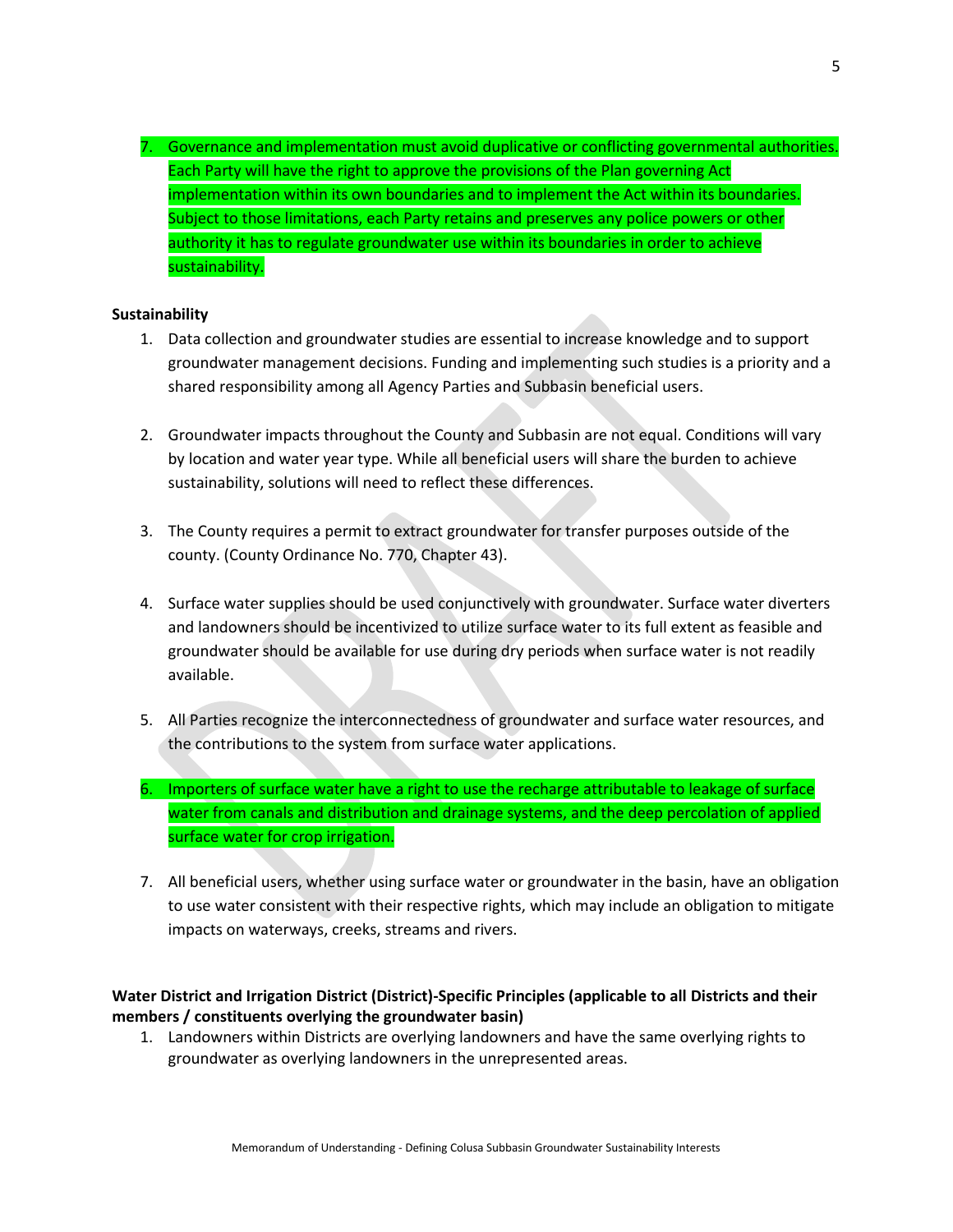- 2. Districts act on behalf of and serve as trustee for all landowners within their service area to ensure collective compliance with the Act. Districts will cooperate with their landowners to manage and optimize their share of the natural recharge to the Subbasin.
- 3. Districts recharge the groundwater basin with surface water through leakage from canals and distribution and drainage systems and deep percolation of applied crop water. If cutbacks to surface water supplies occur to the extent that Districts must supplement their supplies with groundwater, Districts reserve the right to manage and use the water attributable to such recharge. Districts will provide professional studies to quantify availability of such recharge, and provisions will be in place, such as targeted monitoring programs, to ensure that no harm will come to adjacent landowners
- 4. To the extent that additional groundwater pumping is needed within Districts to offset dedication of surface water to environmental requirements in reservoirs, rivers, or the Bay-Delta, or for other purposes, the additional groundwater pumping, although pumped within the Districts, is a shared obligation of the entire Subbasin and must be borne by all groundwater users in the Subbasin.
- 5. Districts will use surface water and groundwater for in-basin transfers to meet local demands. When the subbasin is considered sustainable per the Act, fallowing transfers will also occur both in and outside of the groundwater subbasin, with transfer quantities based on avoided consumptive use.
- 6. Surface water transfers will potentially serve as a tool to settle disputes over environmental obligations or to mitigate impacts during drought periods.
- 7. Where local actions are necessary to address falling groundwater levels and subsidence caused by localized groundwater extraction in excess of sustainable yield, Districts will attempt to contribute to solutions, but all beneficial users will be required to contribute.

#### **Agency Financing and Support**

- 1. Provisions are included for Party contributions of capital and operating funds, personnel, services, equipment or property to convening the Agency and Plan development.
- 2. Recognizing that there will be costs for the development, implementation and administration of the Plan, the Parties must agree on governance that maximizes the potential for State funding, and to allocate the local share of these costs by one or more mutually agreeable and equitable formulas (to be determined)

#### **Future Modifications to this Memorandum**

1. Maximum flexibility will be provided to adapt to changes in Agency membership, funding, planning oversight, et cetera, as the parties build their relationships and mutual trust.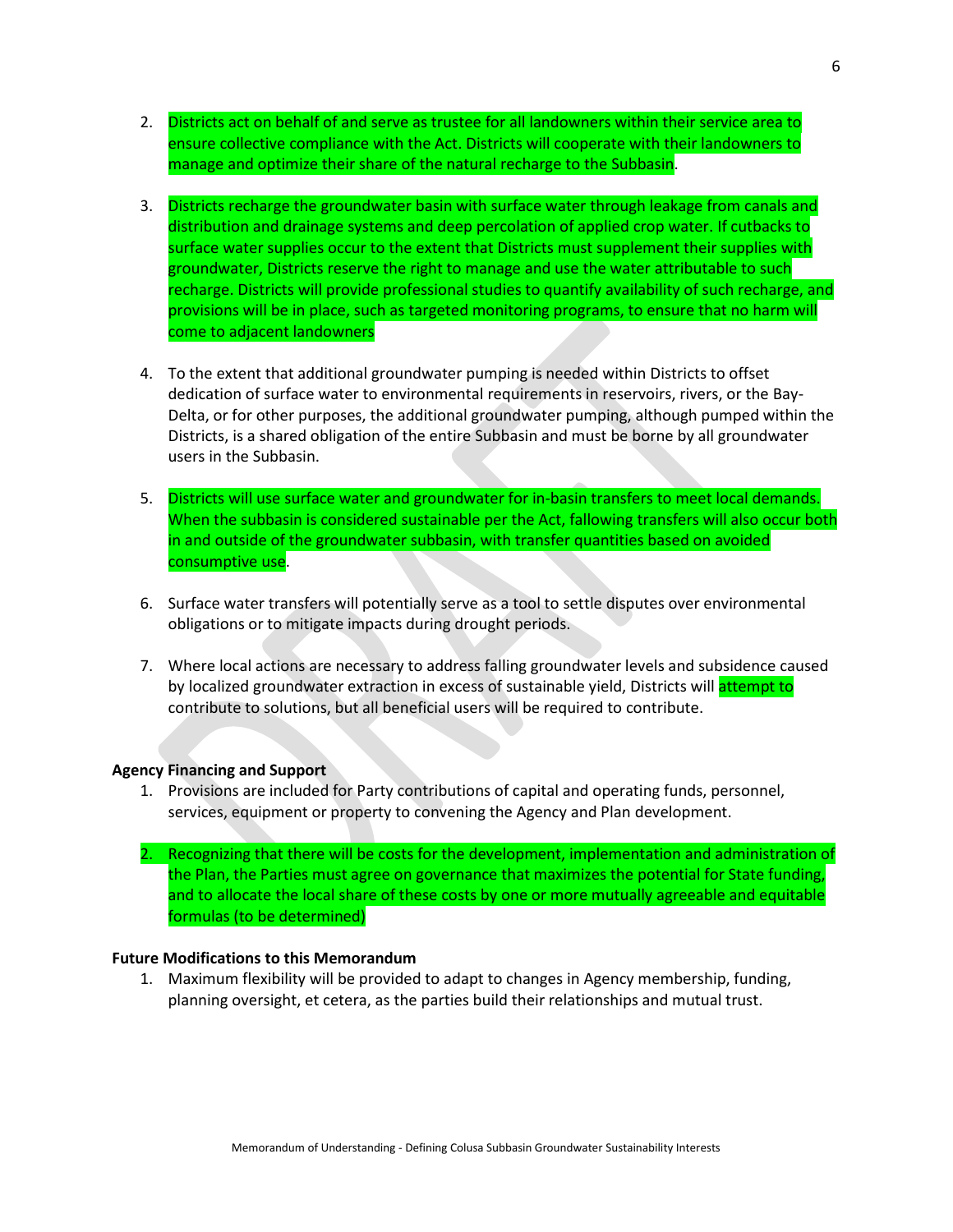## **Consolidated Comments on Draft District Principles**

The following provides verbatim excerpts from commenters on the current Draft Principles prepared by Surface Water Districts in Glenn and Colusa Counties. Comments were provided by the following: 2 individuals that are private pumpers only, 2 individuals that are private pumpers and members of a district, 1 City, 1 County, one advocacy organization outside of the Colusa Subbasin, and an emerging water district.

### **Commenter 1**

A couple of comments on surface water district's proposed principles relate to: 1) pumping groundwater without being able to demonstrate that any claimed recharge will, in fact, recharge aquifers from which water is being drawn (e.g. gcid's Hamilton city "test" wells pumping water from relatively deep aquifers for some use at least 15-20 miles south of the wells) and 2) total lack of concern for protection of interests of groundwater users within the boundaries of surface water districts (how about a "private pumpers' advisory group of well-owners in the districts?)

A couple of comments on "management areas' " principles will relate to : 1) using groundwater on only the acreage from which the water is pumped (directly pumping into a canal next to the parcel from which water is pumped does not count as use on the parcel); 2) not having the "zone of depression" of a well extend beyond the property lines where the well is located; and 3) having a permitting process in place which identifies future use of the new pumped ground water, the potential future environmental impacts of said well on other environmental considerations, and, in fact is, a meaningful permitting process that goes through a serious, multifaceted review before the well is even drilled.

## **Commenter 2**

After reading through the material, quite frankly, it sounds pretty good. After attending many meetings, it seems our biggest stumbling blocks are the private pumpers not feeling that are adequately represented to protect themselves against their perceived fear of what the Districts may do. There is a lack of trust, and they have to sit down with the County, and agree to whatever assurances the group can agree to. The elephant in the room is getting a plan that ALL the private pumpers feel comfortable with.

## **Commenter 3**

These proposals of governing principals and District- Specific Principles, show a lack of understanding of the main principals of SGMA. Many of the stated proposals are suggesting their rights to leverage control of Groundwater to makeup for surface water cutbacks, or to be able to use groundwater transfers to pay for implementation of plans or increasing surface water costs.

In Governing Principals, bullet 2 states "Importers of surface water have a right to use the recharge attributable to leakage of surface water from canals……..etc. How is this "historical banking" of groundwater proved and calculated? What are they saying by this? Because we've contributed to these many ways of recharge, we reserve the right to pump groundwater?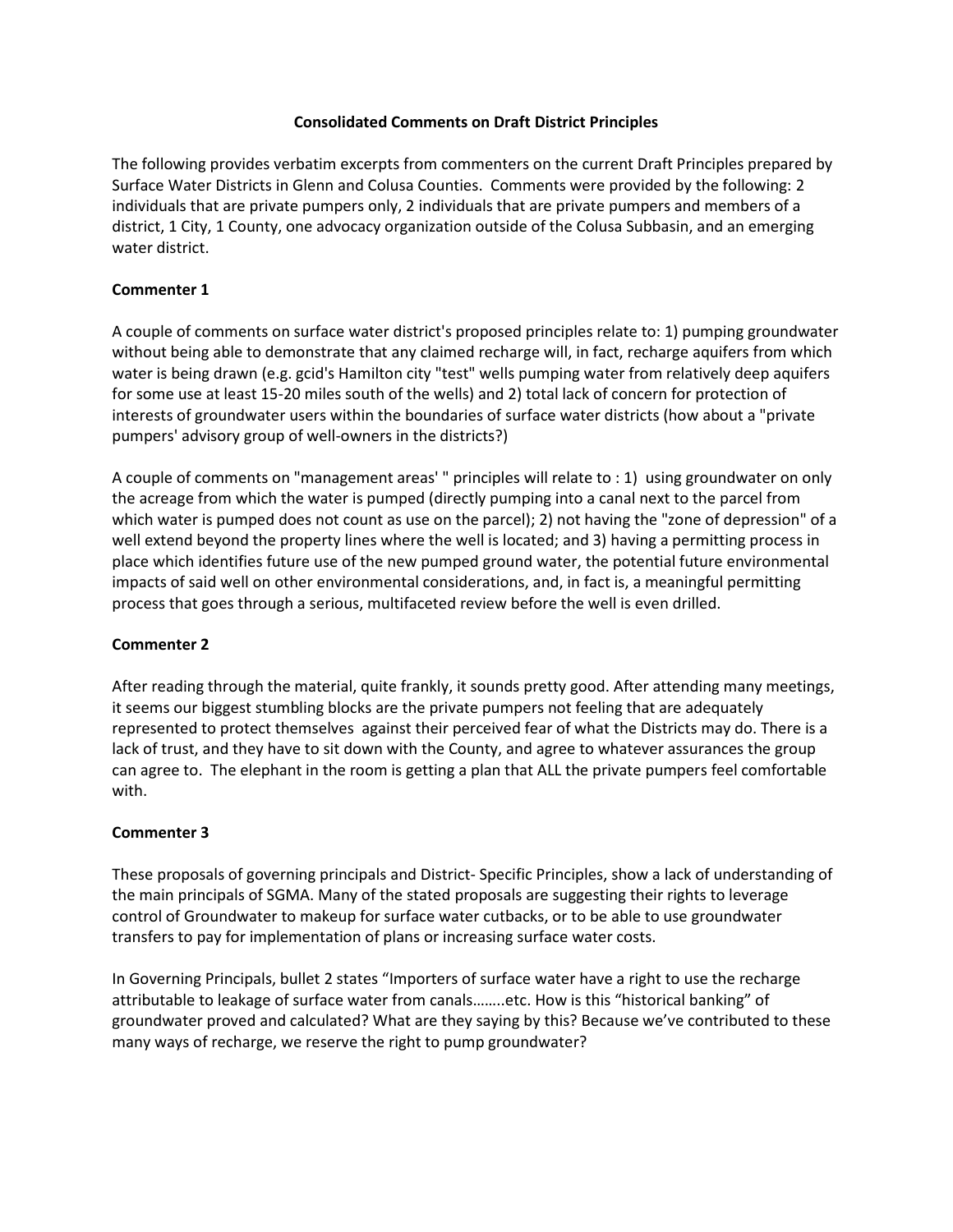Bullet number 6, is questionable, "preserving the members respective authority to manage the water resources available to their constituents or customers." Could be abused, seen as a taking or power to use stakeholders wells, groundwater.

Bullet #7, last sentence "each member agency retains and preserves any police powers or other authority it has to regulate groundwater use within its boundaries in order to achieve sustainability." I just question police powers, and authority to regulate. This power should be only with the County, after all, the coordination and implementation has to be the same for the whole county.

## District-Specific Principles

Bullet 2. " WD's/ID's act as trustee for all landowners in their service area. Will help landowners manage and optimize their share of the natural recharge to the Basin. This needs to be explained.

Bullet #3. Again as in other section bullet 2, How is this calculated and determined?

Bullet#4. To the extent that additional Groundwater pumping is needed within WD's/ID's to offset dedication of surface water to environmental requirements…..shared obligation of the entire basin and must be borne by all groundwater users in the basin. Very opposed to this. We are responsible to the sustainability of our Groundwater in our County, and protecting the interest of our neighbors. Surface Water Districts with water rights to the Sacramento River, they own those issues. It is not realistic to expect us to manage our Counties' sustainability and at the same time meet the needs of the Delta and beyond. And, "or for other purposes". The Districts need to define this better.

Bullet#5. Here is discussed surface and groundwater for local "in-county" use and demand. Fallowing transfers both in and outside of the groundwater basin, and revenue from transfers (in-county or out- of county?) to fund WD's many costs. All of this needs clarification. Many of these actions happen only in extreme years.

## **Commenter 4**

[Comments were only editorial in nature and were hand written on a copy of the original and then sent as a pdf scan to CCP]

## **Commenter 5**

[Comments were embedded as track changes straight into the digital version of the DistrictPrinciples and were incorporated in the DRAFT MOU distributed on 11/14.]

## **Commenter 6**

We prefer that when surface WD's are supplementing their water deliveries with groundwater, the groundwater is drawn from a dispersed area in order to avoid local impacts or draw-downs that might happen if it's drawn from a concentrated area.

## **Commenter 7**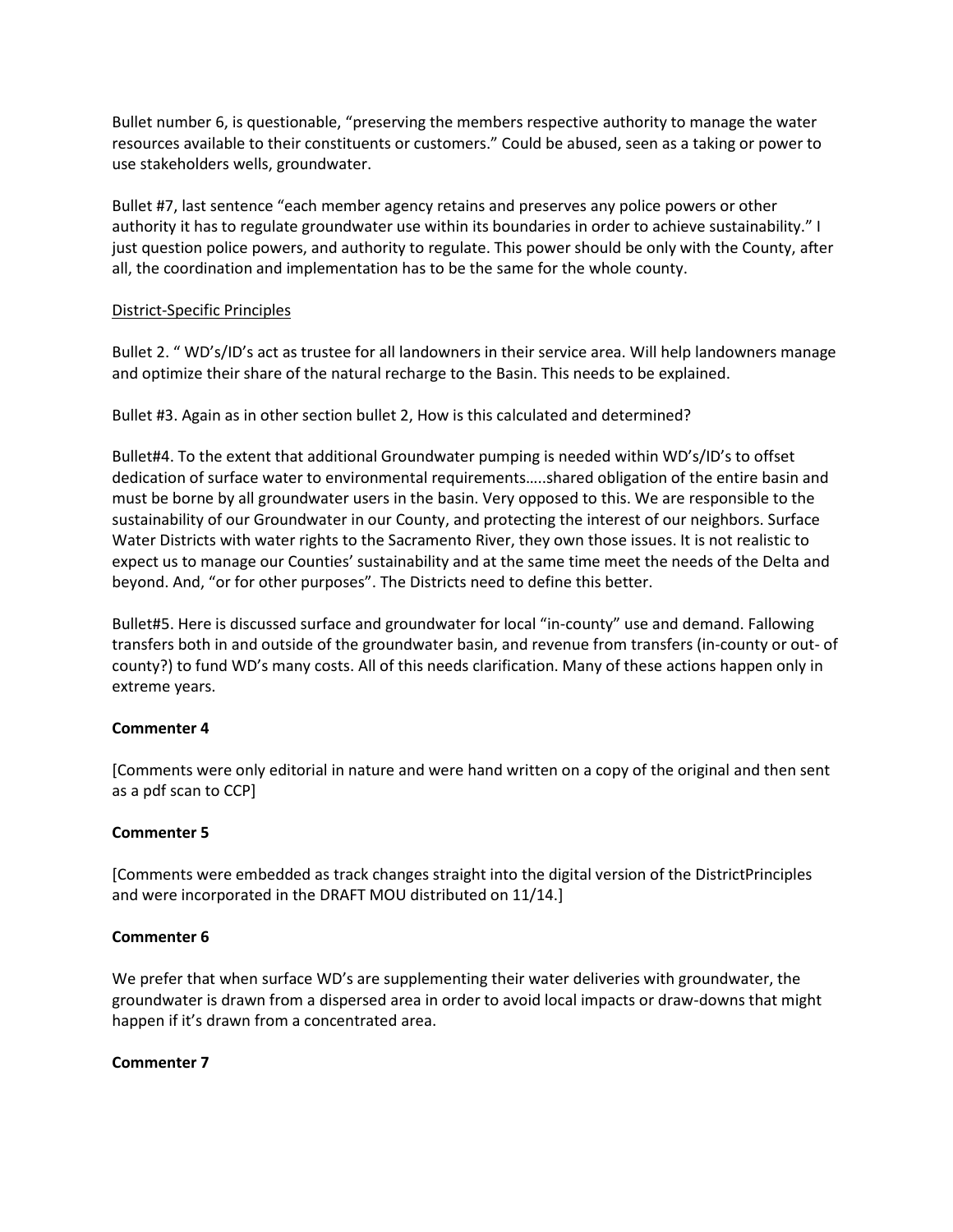The one principle I had a problem with was the irrigation district principle of the right to use the recharge attributed to their surface water use. I am of the opinion all beneficial water users have the right to extract groundwater regardless of whether they have the benefit of a surface water right or not. I do support the position that surface water does contribute to groundwater recharge, but I don't think it grants a surface water right holder a "special right" to groundwater extraction apart from any other groundwater user. I did not include anything about water transfers. I wasn't sure this topic is necessary for the common principles. If the irrigation districts want that included, that is fine. It might be better to avoid that topic for now, to proceed forward.

*NOTE: The following comments are presented verbatim as provided by an advocacy representative located outside of the Colusa Subbasin. These comments are provided for public review but were not incorporated into the suggested revisions and compilation of principles that make up the DRAFT MOU.*

### **Commenter 8**

These comments were drafted 09/30/2016 and shared via a presentation during a poorly attended, public working group meeting 10/11/2016. Does a list of the SW districts who met 09/29/2016 exist? Why is this list not included? The title of this draft document indicates it was produced by surface water districts, but midway through there exists a shift to use of more inclusive terms (Water/Irrigation Districts). Do the original authors believe that other ELA's, not signatory to these principles as of date of adoption, willingly accept these guidelines as they stand? Which districts have signed off on these principles? Have these principles been vetted by the entire board of each respective district (SW, WD, ID)? Why is a list of board members not part of this publication? Where are the voices of those district representatives that supported the need for both private pumper representation and a voice in this process?

It would be helpful if this document was consistent in use of terms.

1) Private Pumpers, overlying landowners, and groundwater users are all used at least once. Are these terms representative of one category of stakeholder? Please define each if meaning is different.

2) Does "groundwater user" also apply to habitat and streams reliant on groundwater?

3) Why the use of the term "white areas" in the varying contexts found in this draft?

4) How is "natural recharge" defined in the context of this document?

The SGMA and corresponding regulations will affect water resource management, land use decision making, municipal and agricultural water use, and many other aspects of California life. We need to embrace these facts now and begin working cooperatively to form the appropriate *County* entities for governance that is equitable for all stakeholders.

The following comments reflect the structure of the "Draft Joint Proposal" and cover only those sections addressing principles.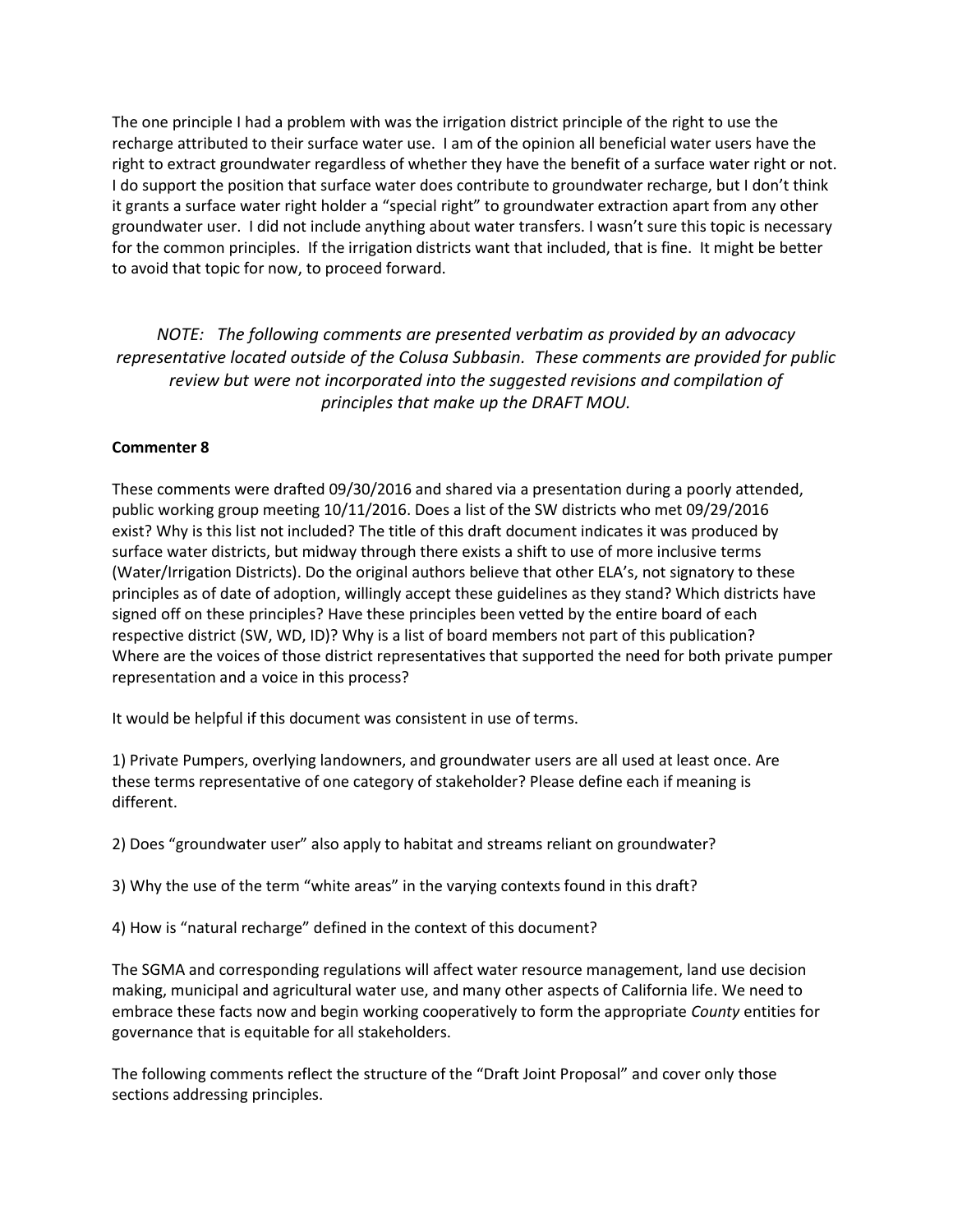### Background

B1: The underlying principles for groundwater sustainability found in the SGMA negate surface water districts from becoming a GSA for any area where groundwater dependent citizens live.

B2: The overlap issue is very specific to jurisdictional authorities of land use and groundwater management and the associated police powers granted only to cities and counties.

B3: The SGMA requires that ELAs form to govern the entire B-118 subbasin. Local agencies are expected to collaborate and coordinate the GSA(s) on a basin-wide scale to sustainably manage groundwater at a local level. Multiple-agency governance places a considerable burden on the Counties to manage and maintain coordination agreements and limits their ability as an equitable voice in the management of the commons for the whole.

### Primary Themes

Surface water and groundwater are considered "common pool." Groundwater usage is based upon correlative rights that cannot be overturned by implementation of the SGMA.

Top-down methodologies invoke images of protecting and improving the resource as a whole; whereby, each member agency works for the betterment of the "common pool" resource for all, not just agency membership.

Bottom-up methodologies invoke images of team work and decision-making by all stakeholders. Any GSA structure must implement the best of both methodologies.

An interesting application of the term "white areas" to private pumpers. Use of the term appears to demand jurisdictional rights not previously afforded surface water districts and comes across antithetical of stated aversion to a top-down methodology. How do the districts propose to ensure balanced representation for private pumpers outside of district boundaries? The use of "balanced" and not "equitable" also speaks volumes to the economic interests and intent of the surface water districts.

As a community dependent for life on a regionally-shared resource, it is inconceivable that we would allow surface water districts to establish sustainability thresholds for water quality and groundwater elevations.

## Governing Principles

B1: All overlying landowners have a correlative right to groundwater for beneficial use on their overlying land and duty to sustainably maintain that supply for all beneficial users. All private pumpers must be recognized as holding senior priority water rights to those previously dependent on surface water.

B2: Recharge must be reasonably calculated based on a publicly vetted water balance. Water leaving district distribution networks will have to be measured for a substantive and quantitative water balance assessment. If shallow percolation is shown to occur that is attributable to leakage of surface water from canals, distribution, drainage systems and applied surface water for crop irrigation then a thorough analysis will have to be developed that shows how that percolation moves laterally to supply water for recovery in production locations (where pumping occurs) and vertically for